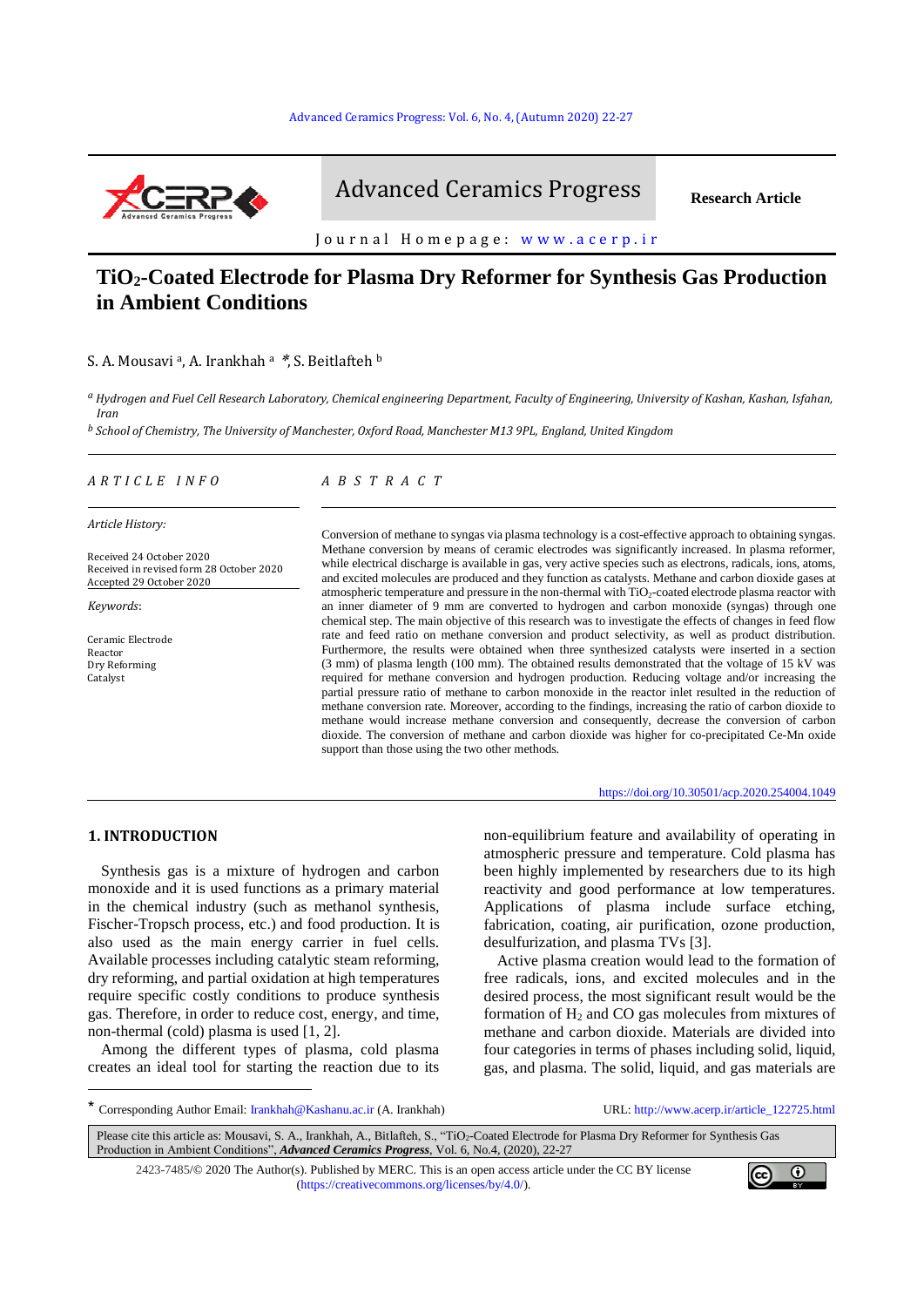different in their adhesion forces of their constituent molecules. By heating solids or liquids, atoms with molecules obtain the heat energy they need to overcome the intermolecular adhesion force and become liquid or gas. If enough energy was given to the gas, the kinetic energy of the particles would increase. Due to the collision of particles whose kinetic energy was higher than the adhesion energy inside the molecules with gaseous particles, the gas molecules would gradually gain enough energy to overcome the intermolecular forces and be converted into their constituent atoms. At this point, if more energy is given to the gas, the gas atoms receive the energy required to overcome the forces holding the outermost electrons to become ionized gas or plasma. This conversion of gas to plasma is not a phase change, but only a transformation that occurs gradually with an increase in the temperature of the material (kinetic energy) [\[3,](#page-4-2) [4\]](#page-4-3).

In some low-pressure conditions, the effect of the electromagnetic field on the motion of the particles in the plasma can be greater than that of the collision between the particles, hence forming the non-collision plasma. Given that ionization in plasma occurs due to the collision between the energetic electron particles and heavier ones, if plasma is generally viewed away from the charge accumulation regions, a high degree of freedom for the plasma environment can be achieved which is in fact the strength of the plasma [\[5,](#page-4-4) [6\]](#page-4-5).

In other words, a system with high degrees of freedom and the most economical results obtained from using plasma reactors can be obtained with negatively charged natures, which are almost equal and because of this, plasma forms a quasi-neutral environment. The concept of plasma quasi-neutrality becomes clearer in correlation with the concepts of Debye protection and Debye length [\[5,](#page-4-4) [7\]](#page-5-0).

Although plasma is electrically neutral, it incorporates both positive and negative particles. The same positive and negative particles create electric currents and subsequently, an electric field as they move; therefore, each particle is affected by the electric field of other particles. In this regard, the following steps should be noted.

- 1- Reduce the fixed investment costs;
- 2- Reduce the payback time;
- 3- Determine the flexibility of the operating unit to convert a wide range of hydrocarbons; and
- 4- Produce the synthetic gas at different CO/H<sup>2</sup> ratios and meet the feed needs of a wide range of petrochemicals [\[8,](#page-5-1) [9\]](#page-5-2).

Table 1 briefly shows the previous research works based on the types of used plasma, power consumption, feed flow rates, and their results on methane and  $CO<sub>2</sub>$ 

conversions as well as hydrogen and carbon monoxide selectivity and the energy efficiency of a plasma reactor for gas conversion. Compared to DBD methods, power is observed to be more suitable and the rate of methane conversion with low energy consumption in this work is competitive with other works. The energy efficiency is defined in the following equation [\[9\]](#page-5-2):

E(mmol/kJ) =[CH4 converted (mmol)+ CO2 converted (mmol)]/ Power (W) (1)

Here, environmentally benign  $TiO<sub>2</sub>$  coating is prepared using a Physical Vapor Deposition (PVD) technique, allowing for an improvement in the efficiency of the electrode [\[10\]](#page-5-3). This study reports the methane conversion in plasma reactor with TiO2-coated electrode. The main objective of this study is to investigate the effect of the voltage, partial pressure change of argon and methane, and changes in the feed flow rate on methane conversion and product selectivity as well as product distribution and energy efficiency in an in-house manufactured plasma reactor with TiO<sub>2</sub>-coated electrode.

## **2. EXPERIMENTAL PROCEDURE**

### **2.1. Plasma methane reformer**

In methane dry reforming, a comprehensive device was designed to produce hydrogen and carbon monoxide with cold plasma, the details of which are discussed in the following. For dry methane reforming and reactor test, argon, carbon dioxide, methane, and hydrogen gases with purity of 99.99% were used.

## ● **Transformers**

In this reactor, the minimum required voltage for methane dry reforming to produce syngas is 15 kV. To this end, a DC transformer was utilized. Due to the quite high voltage of the transformer outputs, the following points must be carefully observed:

- a. If there is a transformer earth wire, the relevant wire must be connected to the standard earth and in transformers with earth wire, none of the outputs should be connected to the body. Any failure to do so would damage the transformer and reduce efficiency.
- b. A radial distance of at least one centimeter is required for each of the transformer outputs relative to the other wires or any other metals. Therefore, it is not allowed to use clamps to connect the cables to each other or to the body.
- c. The longer the length of the ignition wires, the higher the current drop and leakage, hence causing a severe reduction in the output power at the electrodes.
- d. Special coated cables are used to connect the transformer to the electrode.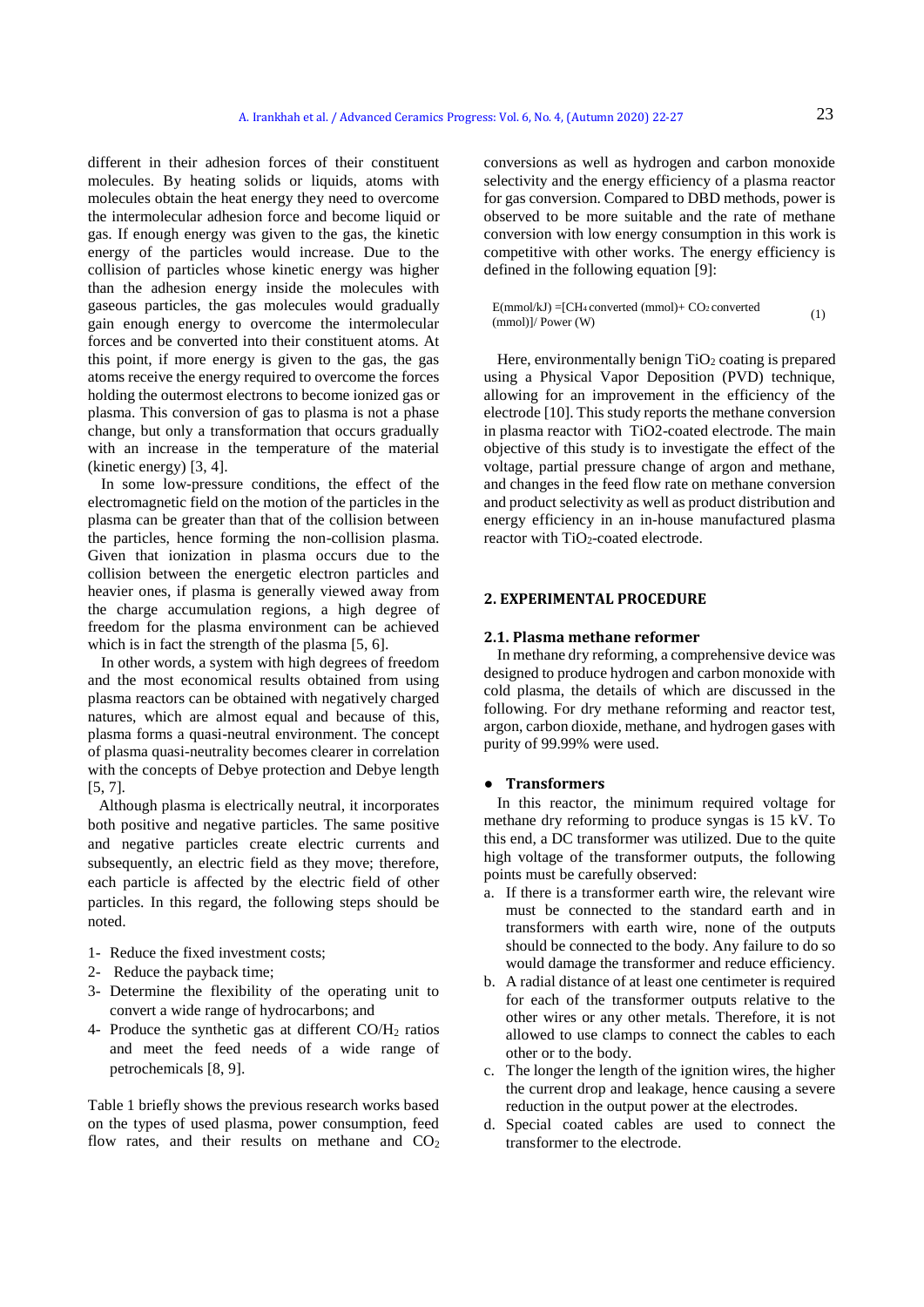| Plasma               | (W)   | <b>Power Feed Flow</b><br>(ml/min) | Conversion<br>(%) |                         | Selectivity<br>(%) |      | E         |              |
|----------------------|-------|------------------------------------|-------------------|-------------------------|--------------------|------|-----------|--------------|
|                      |       |                                    | CH <sub>4</sub>   | CO <sub>2</sub>         | H <sub>2</sub>     | CO   | (mmol/kJ) | Ref.         |
| DBD                  | 50    | 50                                 | 56.4              | 30.2                    | 31                 | 52.4 | 0.32      | [8]          |
| <b>DBD</b>           | 500   | 500                                | 40                | 20                      | ä,                 | 88.5 | 0.18      | [7]          |
| <b>DBD</b>           | 100   | 60                                 | 64.3              | 43.1                    | ÷,                 | 32.2 | 0.26      | [5]          |
| Pulsed<br>Corona     | 42    | 25                                 | 63.7              | 60.2                    |                    | 62.6 | 0.26      | [6]          |
| RF                   | 30.6  | 100                                | 31                | 24                      | 100                | 20   | 0.68      | [11]         |
| <b>RF</b>            | 36.2  | 200                                | 65.9              | 57.8                    |                    | 85.9 | 2.4       | $[12]$       |
| DC Corona            | 45    | 60                                 | 80                | 70                      | 84                 | 87   | 0.74      | $[13]$       |
| Plasma jet           | 69.85 | 2200                               | 61                | 50                      | 89.3               | 72.6 | 12.2      | $[14]$       |
| <b>DBD</b>           | 175   | 20                                 | 75                | 50                      | 72                 | 85   | 0.05      | $[15]$       |
| <b>DBD</b>           | 75    | 60                                 | 40                | 25                      | 40                 | ÷,   | 0.19      | $[16]$       |
| Pulsed<br><b>DBD</b> | 12    | 22.5                               | 30.1              | 20                      | 32.1               | 44.4 | 0.13      | $[17]$       |
| Glaiding<br>Arc      | 165   | 7500                               | 13.1              | 8.4                     | 31.4               | 69.5 | 3.1       | $[9]$        |
| C DBD                | 50    | 62                                 |                   | 55.28 52.16 75.82 74.37 |                    |      | 0.32      | This<br>work |

**TABLE 1.** Comparison of energy efficiency of dry reforming and different plasma sources

#### ● **Reactor tests in quartz plasma reformer**

The system employs three Brooks mass flow controllers to measure and control the gas flow rate in the range of 0 to 200 ml/min with high accuracy. This device is also able to read information by a computer. Prior to entering the reactor, a gas mixer is utilized. A quartz tubular reactor with an internal diameter of 9 mm in atmospheric conditions was used to perform reactor tests and determine plasma activity, as shown in Figure 1. The structure of this reactor consists of two electrodes. The applied electrodes in this reactor are made of stainless steel which is a rod electrode with an diameter of 1.5 mm inside the reactor coated with titanium oxide and a spiral electrode with a diameter of 1 mm outside the reactor. Inlet gases enter from the top of the reactor and after colliding with the plasma, a reforming reaction takes place. In some experiments, both catalyst and plasma are simultaneously used. The volume of the input feed has considerable effect on the reaction. The product is taken out of the bottom of the reactor and after passing through the cold trap, it is transferred to the gas chromatograph for further analysis. Exhaust gases from the reactor have some moisture. In order to liquefy the product gases, they are injected into the circulator and after leaving, this dry gas is transferred to the chromatograph and the components of the gas composition are determined.



**Figure 1.** Plasma reformer by ceramic dielectric barrier

#### ● **Gas chromatograph**

Shimadzu gas chromatography device was utilized to determine the feed composition and percentage of products. To analyze the products and feed input in the dry methane reforming process, a TCD detector with a filled Carbosieve column was used. To analyze the registered chromatograms, Chromanit software was also employed that could calculate the height and surface area below the peak and estimate the percentages of area and volume for each gas sample.

The circulator device was designed and built for cooling the cold trap and condensing the vapor products in reactor effluent based on the Carnot cycle. In this cycle, 134a refrigerant gas enters the condenser after leaving the compressor. After cooling, the gas flows to the evaporator to be cooled by the installed fan. The mechanical components include compressor, condenser, filter (dryer), capillary tube, and evaporator.

The conversion rates of methane and carbon dioxide as well as hydrogen and carbon monoxide yield were obtained from the following equations [\[8\]](#page-5-1):

| Methane conversion: $X_{CH_A} = \frac{CH_{4}(in) - CH_{4}(out)}{m} \times$ | $CH_{4(in)}$ | (2) |
|----------------------------------------------------------------------------|--------------|-----|
| 100%                                                                       |              |     |
| Carbon dioxide conversion: $X_{CO_2(in)} =$                                |              |     |

$$
\frac{co_{2(in)} - co_{2(in)}}{co_{2(in)}} \times 100\%
$$
\n(3)

H<sub>2</sub> yield: 
$$
\frac{H_{2\text{(out)}}}{2CH_{4\text{(in)}}} \times 100\%
$$
 (4)

CO selectivity: 
$$
\frac{CO_{(out)}}{CH_{4(in)} + CO_{2(in)}} \times 100\%
$$
 (5)

### **2.2. TiO2 ceramic dielectric barrier**

Commercial titanium dioxide nanoparticles were purchased from Degussa Korea (Incheon, Korea). The PVD parameters are as follows: a working pressure of  $7\times10^3$  Torr, an RF sputtering power of 200W, a deposition time of 180 min, and a bias voltage of -140 V.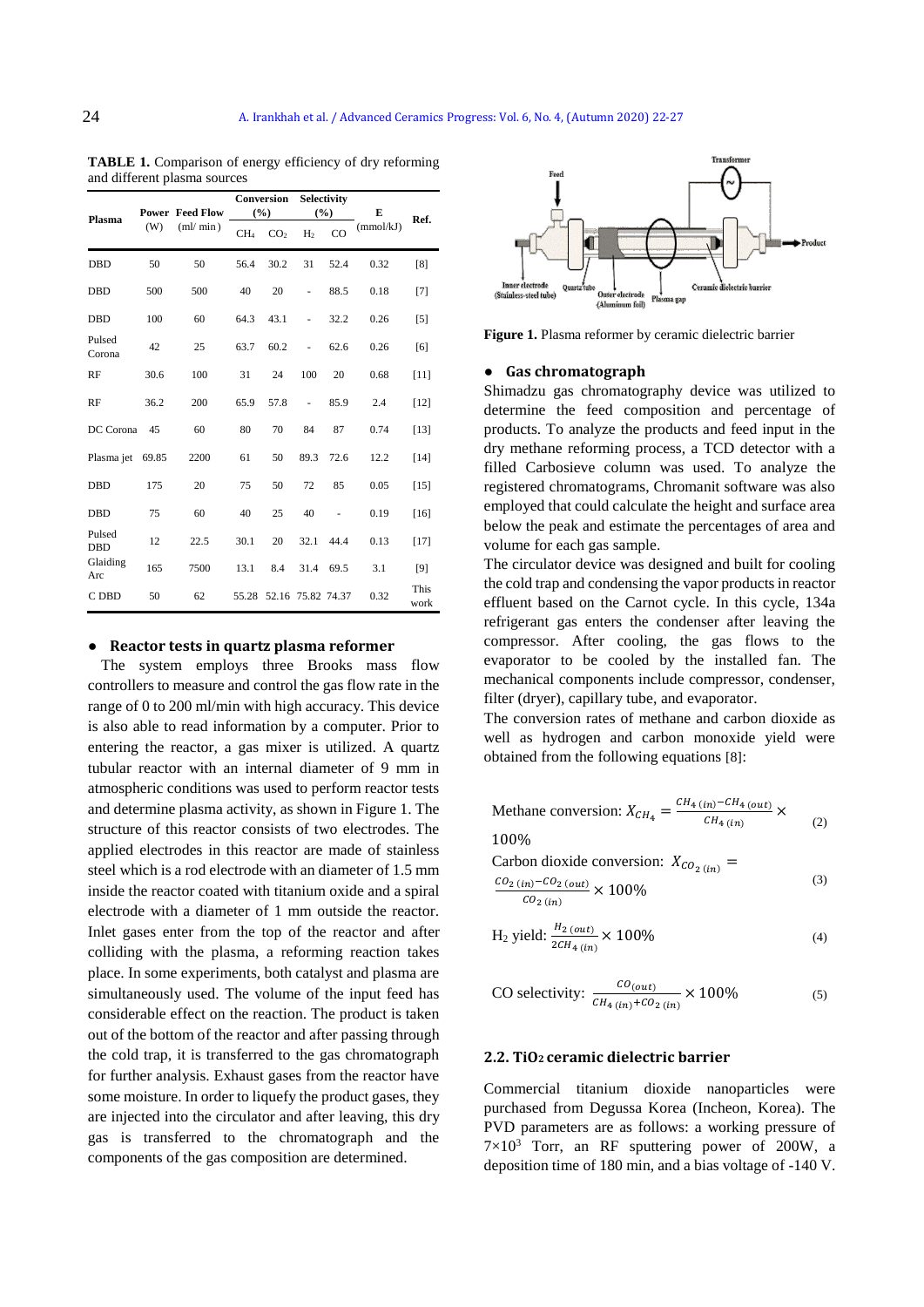Figures shows a cross-sectional SEM image of the  $TiO<sup>2</sup>$ coated, indicating the formation of thin  $(1.2 \mu m)$  and compact coating layers which homogeneously cover the surface of the electrode. Figure 2 shows the Scanning Electronic Microscopy (SEM) images of  $TiO<sub>2</sub>$ nanoparticles at different scales and surfaces of electrodes coated with TiO2 nanoparticles. As shown in Figure 2, nanoparticles have good uniformity hence a suitable and acceptable function as a dielectric barrier.





Figure 2. SEM image of TiO<sub>2</sub> nanoparticles on different scales (a) 200 nm (b) 1  $\mu$ m (c) Surface of electrode coated with TiO<sub>2</sub> nanoparticles

## **3. RESULTS AND DISCUSSION**

The results in Figs. (3-4) show that with an increase in the ratio of  $CO<sub>2</sub>$  to  $CH<sub>4</sub>$  from 0.5 to 3, methane and carbon dioxide conversion rates would increase and decrease, respectively. In addition, with an increase in  $CO_2/CH_4$ , a decrease in the  $H<sub>2</sub>/CO$  ratio was observed mainly due to the effect of the reverse side reaction of water-gas shift, which is generally more at low  $CO_2/CH_4$  ratios. At high  $CH<sub>4</sub>/CO<sub>2</sub>$  ratios and temperatures, high methane conversion from the main dry reforming reaction could reduce the amount of sedimentary carbon generally obtained from methane decomposition; however, at a  $CH<sub>4</sub>/CO<sub>2</sub>$  ratio higher than 1, due to adverse reactions such as reverse Bodouard reaction and reverse water-gas displacement,  $H<sub>2</sub>/CO$  ratio would decrease. To ensure an

 $H<sub>2</sub>/CO$  ratio close to 1, the  $CH<sub>4</sub>/CO<sub>2</sub>$  ratio should be set to less than 1.



**Figure 3.** Effect of feed ratio on methane carbon dioxide and conversion



Figure 4. The effect of feed ratio on H<sub>2</sub>/CO ratio

Of note, the desired results were obtained when three synthesized catalysts were inserted in a section of 3 mm with a plasma length of 100 mm. Figure 5 (a and b) shows the results of the stability test, i.e.,  $CO<sub>2</sub>$  and  $CH<sub>4</sub>$ conversions versus time on stream for plasma reaction in the presence of nickel (10%wt.) supported on  $Ce<sub>0.95</sub>Mn<sub>0.05</sub>O<sub>2</sub>$  catalysts by means of (a) sol-gel, (b) coprecipitation, and (c) hydrothermal methods. As observed in these figures, the plasma environment can produce syngas for a long time and no noticeable decrease is observed in the performance of the reformer. The co-precipitated catalyst support has more activity than the two other method synthesized supports.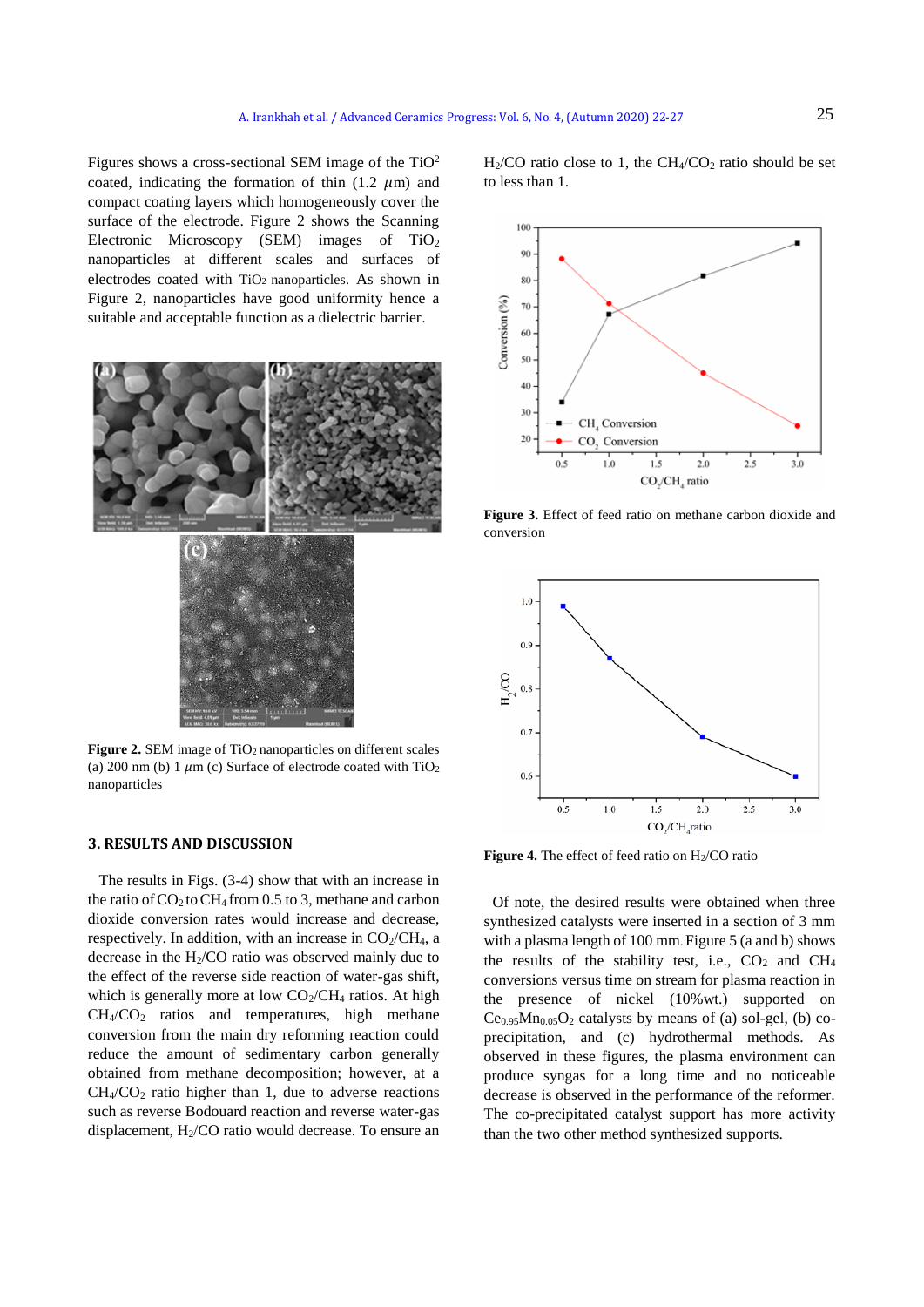

**Figure 5.** Conversion rate of methane and carbon dioxide for plasma assisted with 10Ni / Ce.95Mn.05O<sup>2</sup> catalyst synthesized by (a) sol-gel, (b) co-precipitation, and (c) hydrothermal methods

As shown in Figure 6, the results of  $CH<sub>4</sub>$  conversion are compared in the presence and absence of  $TiO<sub>2</sub>$  coating on the electrode. The results show that coating the electrode with  $TiO<sub>2</sub>$  would increase the conversion of CH<sub>4</sub> to a desirable amount.



**Figure 6.** Time on stream for methane conversion

#### **4. CONCLUSION**

The present study investigated the dry reforming of methane with plasma. Numerous technologies have been used so far to convert methane as the main constituent of natural gas. The obtained results indicated that a 15 kV voltage was required for methane conversion and hydrogen production. Reducing the voltage and/or increasing the partial pressure ratio of methane to carbon monoxide in the reactor inlet led to a reduction in the rate of methane conversion. According to the findings, increasing the ratio of carbon dioxide to methane would increase methane conversion and decrease the carbon dioxide conversion. Given the structural properties and the results obtained from the catalytic activity of the samples, it can be concluded that the catalyst prepared by the co-precipitation method outperformed other samples. The rates of methane and carbon dioxide conversion were higher for co-precipitated Ce-Mn oxide support than those of the two other methods.

## **ACKNOWLEDGEMENT**

The authors would like to thank Mr. Kamran Heidaryan, a PhD student at Nanoscience and Nanotechnology Research Center, the University of Kashan.

## **REFERENCES**

- <span id="page-4-0"></span>1. Wang, Q., Spasova, B., Hessel, V., Kolb, G., "Methane reforming in a small-scaled plasma reactor–Industrial application of a plasm a process from the viewpoint of the environmental profile", *Chemical Engineering Journal*, Vol. 262, (2015), 766-774. <https://doi.org/10.1016/j.cej.2014.09.091>
- <span id="page-4-1"></span>2. Shavelkina, M. B., Ivanov, P. P., Bocharov, A. N., Amirov, R. K., "Numerical and Experimental Study of the Multichannel Nature of the Synthesis of Carbon Nanostructures in DC Plasma Jets", *Plasma Chemistry and Plasma Processing*, (2020), 1-19. <https://doi.org/10.1007/s11090-020-10133-8>
- <span id="page-4-2"></span>3. Bromberg, L., Cohn, D. R., Rabinovich, A., Alexeev, N., "Plasma catalytic reforming of methane", *International Journal of Hydrogen Energy*, Vol. 24, No. 12, (1999), 1131-1137. <https://doi.org/10.2172/305623>
- <span id="page-4-3"></span>4. Arcotumapathy, V., Vo, D. V. N., Chesterfield, D., Tin, C. T., Siahvashi, A., Lucien, F. P., Adesina, A. A., "Catalyst design for methane steam reforming", *Applied Catalysis A: General*, Vol. 479, (2014), 87-102[. https://doi.org/10.1016/j.apcata.2014.04.020](https://doi.org/10.1016/j.apcata.2014.04.020)
- <span id="page-4-4"></span>5. Zhang, Y. P., Li, Y., Wang, Y., Liu, C. J., Eliasson, B., "Plasma methane conversion in the presence of carbon dioxide using dielectric-barrier discharges", *Fuel Processing Technology*, Vol. 83, No. 1-3, (2003), 101-109. [https://doi.org/10.1016/s0378-](https://doi.org/10.1016/s0378-3820(03)00061-4) [3820\(03\)00061-4](https://doi.org/10.1016/s0378-3820(03)00061-4)
- <span id="page-4-5"></span>6. Bin, D., Xiu-ling, Z., Wei-min, G., Ren, H., "Study on the methane coupling under pulse corona plasma by using  $CO<sub>2</sub>$  as